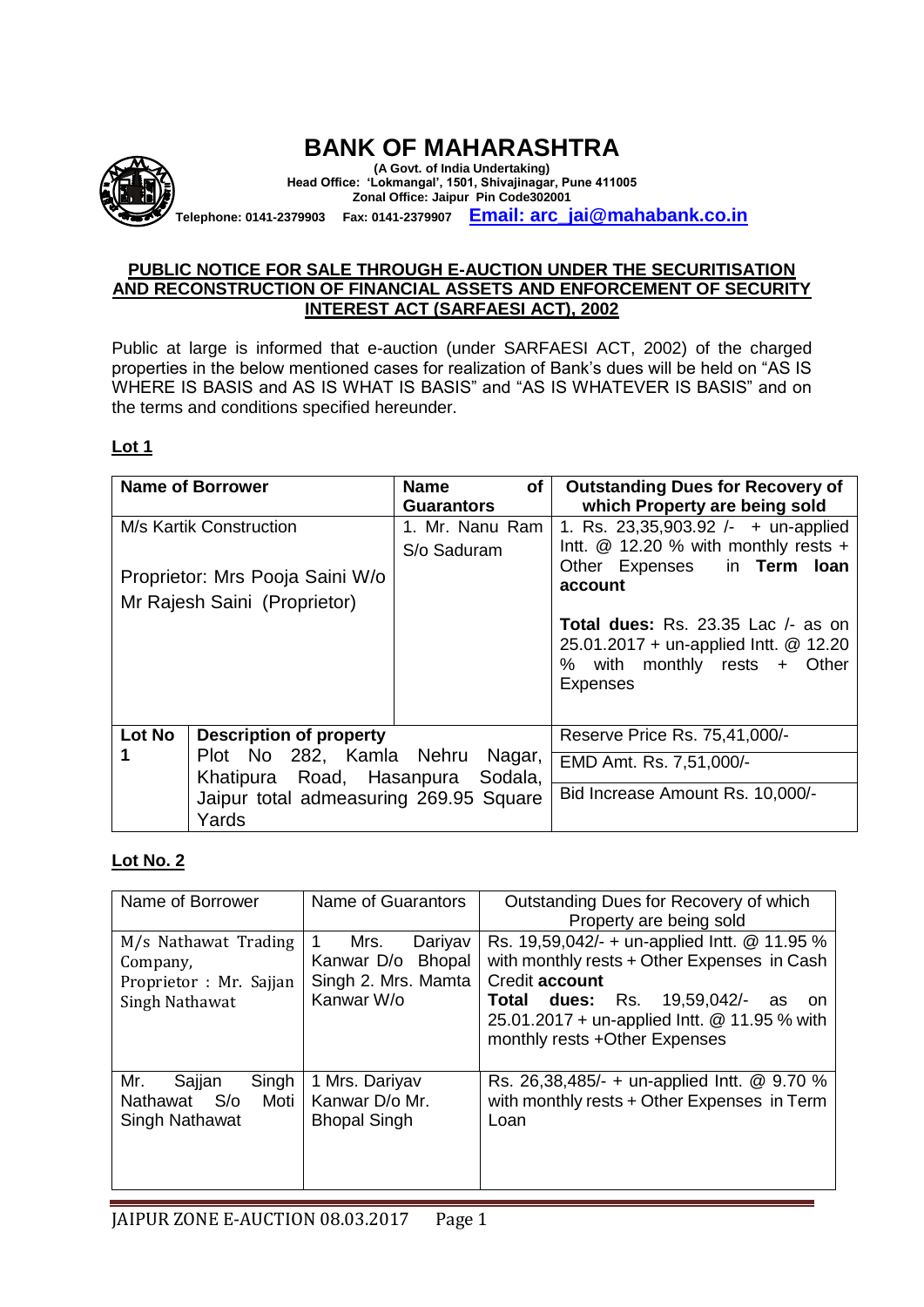|              |                                | 2. Mrs. Mamta<br>Kanwar W/o MSajjan<br>Singh nathawat                 | <b>Total dues:</b> Rs. 26,38,485/-<br>as<br><b>on</b><br>25.01.2017 + un-applied Intt. @ 9.70 % with<br>monthly rests +Other Expenses |
|--------------|--------------------------------|-----------------------------------------------------------------------|---------------------------------------------------------------------------------------------------------------------------------------|
| Lot          | <b>Description of property</b> |                                                                       | Reserve Price Rs. 38,06,000/-                                                                                                         |
| <b>No</b>    |                                |                                                                       | EMD Amt. Rs. 3,80,000/-                                                                                                               |
| $\mathbf{2}$ |                                | Plot No D -2, Scheme No $-17$ ,                                       |                                                                                                                                       |
|              | 194.44 Square Yards            | Paramhansh Colony, Murlipura, Sikar<br>Road, Jaipur total admeasuring | Bid Increase Amount Rs. 10,000/-                                                                                                      |
|              |                                |                                                                       |                                                                                                                                       |

# **Lot No.3**

| Name of Borrower                                                                                                | Name of Guarantors                                                                                                                                                       | Outstanding Dues for Recovery of which<br>Property are being sold                                                                                                                                                                                           |
|-----------------------------------------------------------------------------------------------------------------|--------------------------------------------------------------------------------------------------------------------------------------------------------------------------|-------------------------------------------------------------------------------------------------------------------------------------------------------------------------------------------------------------------------------------------------------------|
| M/s Ganga Ganga<br><b>Dresses</b><br>Proprietor: Mr. Vijay<br>Singh Rathore S/o<br>Mr. Mahavar Singh<br>Rathore | 1.Mr. Vijay Singh<br>Rathore S/o Mr.<br>mahavar Singh<br>Rathore                                                                                                         | Rs. 30,76,956/- + un-applied Intt. @ 13.95<br>% with monthly rests + Other Expenses in<br><b>Cash Credit account</b><br>dues: Rs.30,76,956 /-<br>Total<br>as<br><b>on</b><br>25.01.2017 + un-applied Intt. @ 13.95 %<br>with monthly rests + Other Expenses |
| M/s<br>Rukmani<br>Garments<br>Mr.<br>Vikram<br>Singh<br>Mr.<br>Rathore<br>S/O<br>Mahavar<br>Singh<br>Rathore    | 1.Mr. Vijay Singh<br>Rathore S/o Mr.<br>mahavar Singh<br>Rathore,<br>2.Mr. Vikram Singh<br>Rathore S/o Mr.<br>Mahavar Singh<br>Rathore                                   | Rs. 18,57,687/- + un-applied Intt. @ 13.95<br>% with monthly rests + Other Expenses in<br><b>Cash Credit account</b><br>Total dues:<br>Rs.18,57,687 /-<br>as<br>on<br>25.01.2017 + un-applied Intt. @ 13.95 %<br>with monthly rests + Other Expenses        |
| <b>Lot No</b><br>3                                                                                              | <b>Description</b><br>of<br>properties :<br>Plot No A-55<br>Α,<br>Tara<br>Nagar-<br>Α,<br>khirni<br>Phatak,<br>Jaipur<br>Jhotwara<br>total admeasuring<br>172.83 Sq Yard | Reserve Price Rs.38,43,000/-<br>EMD Amt. Rs. 3,84,000/-                                                                                                                                                                                                     |
|                                                                                                                 |                                                                                                                                                                          | Bid Increase Amount Rs. 10,000/-                                                                                                                                                                                                                            |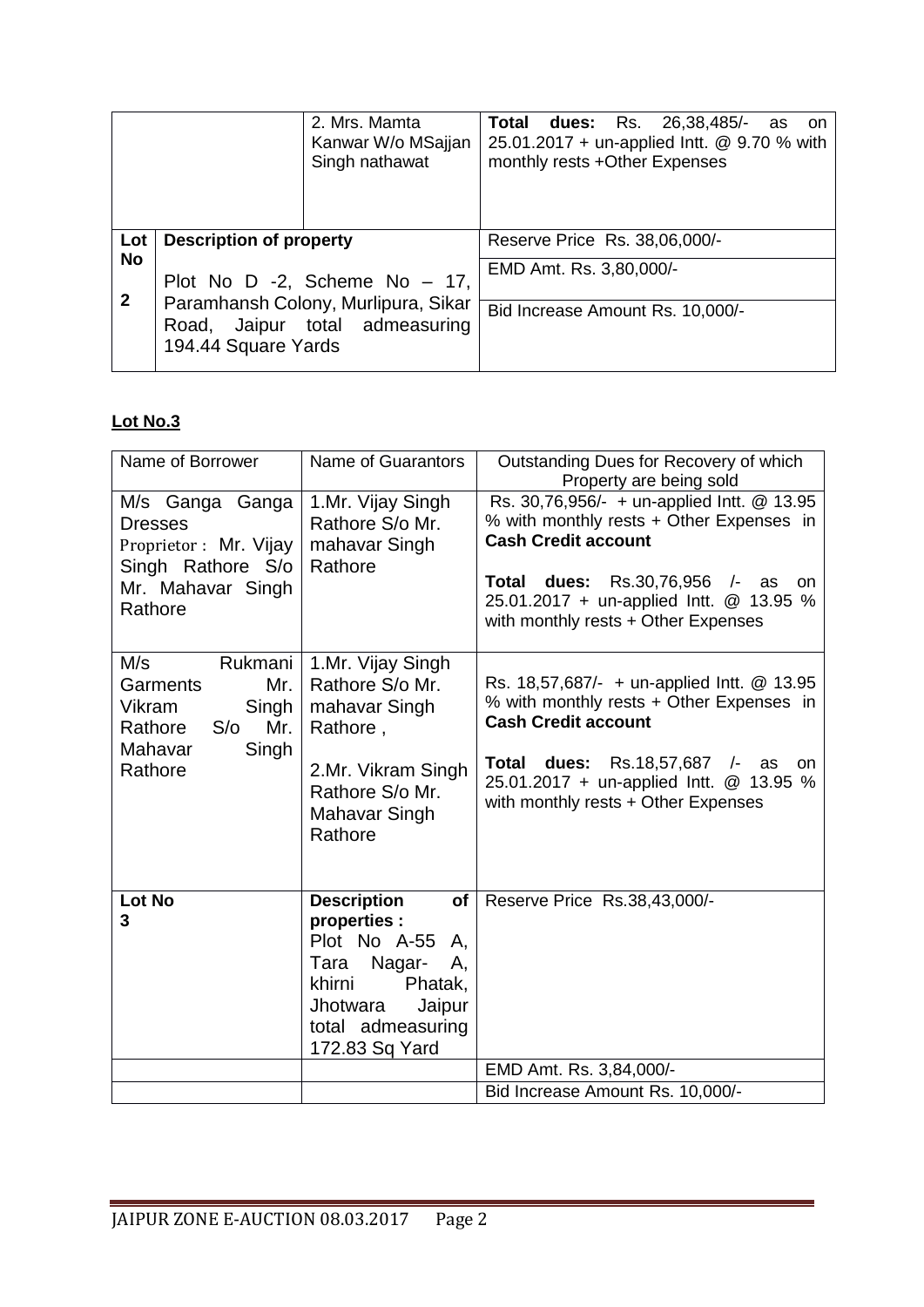| Name of Borrower                                                                                                            |                                                                                                                | <b>Name of Guarantors</b>                                                      | Outstanding Dues for Recovery of<br>which Property are being sold                                                                                                                                                                     |
|-----------------------------------------------------------------------------------------------------------------------------|----------------------------------------------------------------------------------------------------------------|--------------------------------------------------------------------------------|---------------------------------------------------------------------------------------------------------------------------------------------------------------------------------------------------------------------------------------|
| Hazari<br><b>Boring</b><br>M/s<br>Contractor<br>Proprietor<br>Mr<br>$\sim 10$<br>Hazari lal Meena S/o<br>Mr. Mulchand Meena |                                                                                                                | Mrs. Lali Devi W/o<br>Hazari Lal Meena                                         | 1. Rs. 32,64,123/- + un-applied Intt. @<br>11.95 % with monthly rests + Other<br>Expenses in Cash Credit account<br>2. Rs. 42,39,416.66/- + un-applied Intt.<br>@ 11.70 % with monthly rests + Other<br>Expenses in Term Loan account |
|                                                                                                                             |                                                                                                                |                                                                                | Total dues: Rs. 75,03,539.66/- as on<br>25.01.2017 + un-applied Intt. @ 11.95 %<br>with monthly rests +Other Expenses                                                                                                                 |
| Lot<br><b>No</b><br>$\overline{\mathcal{A}}$                                                                                | Description of properties<br>Plot No 143, Rajni Vihar Shree ram Ki<br>nagal, Tonk Road, Sanganer, Jaipur total |                                                                                | <b>Reserve Price</b><br>Rs.6,21,000/-                                                                                                                                                                                                 |
|                                                                                                                             |                                                                                                                | admeasuring 117.95 Square Yards                                                | EMD Amt.                                                                                                                                                                                                                              |
|                                                                                                                             |                                                                                                                |                                                                                | Rs. 62,000/-<br><b>Bid Increase Amount</b>                                                                                                                                                                                            |
|                                                                                                                             |                                                                                                                |                                                                                | Rs. 10,000/-                                                                                                                                                                                                                          |
| Lot                                                                                                                         | Description of properties                                                                                      |                                                                                | <b>Reserve Price</b>                                                                                                                                                                                                                  |
| <b>No</b><br>$\overline{4}$                                                                                                 |                                                                                                                | Plot No S -18, Rajni Vihar, Shree Ram Ki<br>Nagal, Tonk Road, Sanganer, Jaipur | 6,42,000/-                                                                                                                                                                                                                            |
|                                                                                                                             | <b>Square Yards</b>                                                                                            | total admeasuring 122.22 Square yards                                          | EMD Amt.                                                                                                                                                                                                                              |
|                                                                                                                             |                                                                                                                |                                                                                | 64,000/-                                                                                                                                                                                                                              |
|                                                                                                                             |                                                                                                                |                                                                                | <b>Bid Increase Amount</b>                                                                                                                                                                                                            |
|                                                                                                                             |                                                                                                                |                                                                                | Rs. 10,000/-                                                                                                                                                                                                                          |

### **Lot no. 5**

| Name of Borrower                                                                       | Name of Guarantors                                                                      | Outstanding Dues for Recovery of which<br>Property are being sold                                                                                                                                                                                                                                                                                                |
|----------------------------------------------------------------------------------------|-----------------------------------------------------------------------------------------|------------------------------------------------------------------------------------------------------------------------------------------------------------------------------------------------------------------------------------------------------------------------------------------------------------------------------------------------------------------|
| M/s B L Construction<br>Proprietor : Mr. Babu<br>Lal Meena S/o Mr.<br>Chhotu Ram Meena | 1. Mr. Makkhan<br>Lal Meena<br>2. Mr. Chhotu<br>Ram Meena S/o<br>Mr. Meeva Ram<br>Meena | 1. Rs. 31,22,075/- + un-applied Intt. @<br>11.70 % with monthly rests + Other<br>Expenses in Term Loan account<br>2. Rs. 43,16,050/- + un-applied lntt. @<br>11.70 % with monthly rests + Other<br>Expenses in cash Credit account<br><b>Total dues:</b> Rs. 74,38,125/- as on<br>25.01.2017 + un-applied Intt. @ 11.70 %<br>with monthly rests + Other Expenses |
|                                                                                        |                                                                                         |                                                                                                                                                                                                                                                                                                                                                                  |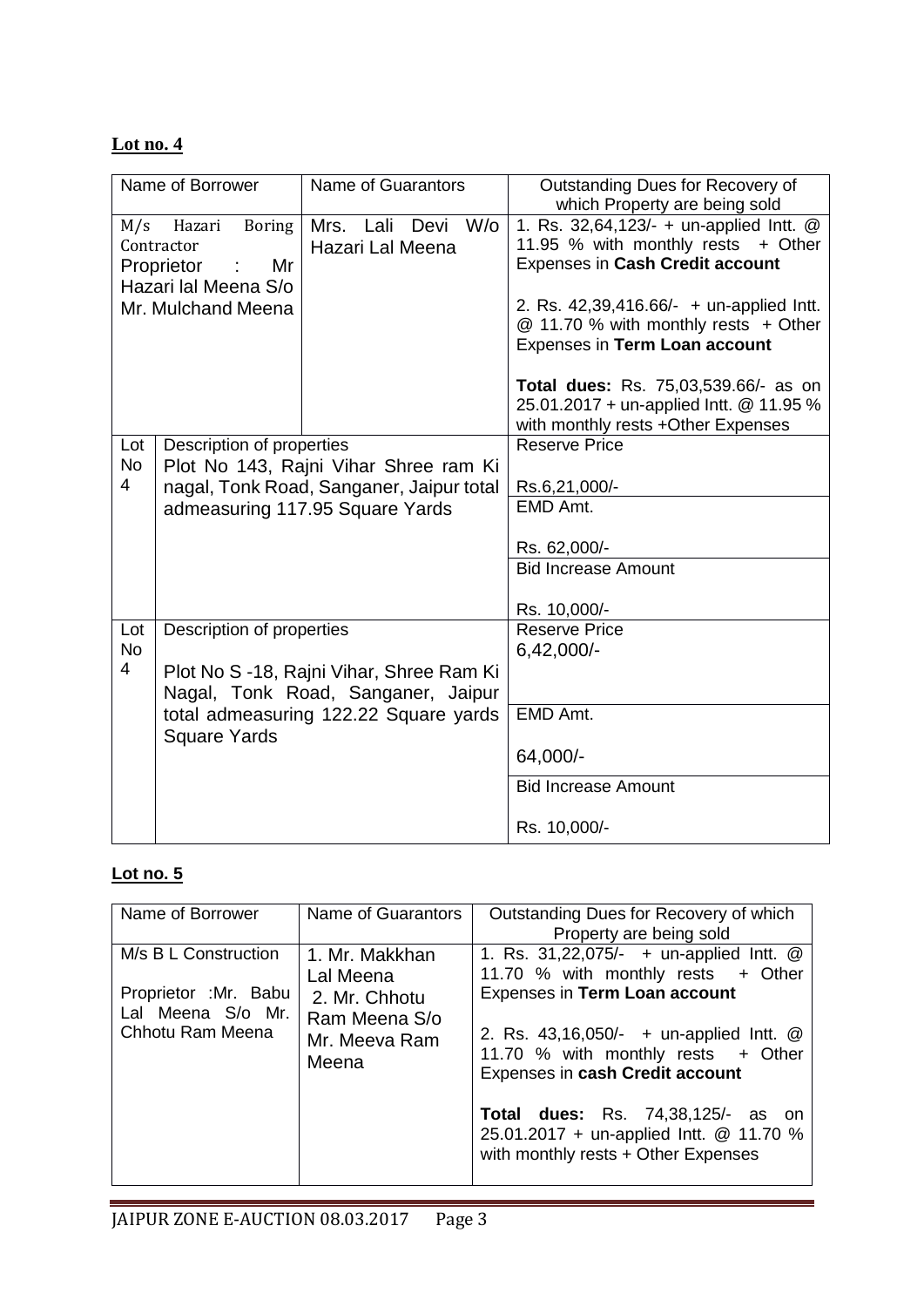| Lot       | Description of properties |                                 | <b>Reserve Price</b>       |
|-----------|---------------------------|---------------------------------|----------------------------|
| <b>No</b> |                           |                                 |                            |
| 5         |                           | Plot No 96, Shiv Shankar Nagar, | Rs. 43,11,000/-            |
|           |                           | Chak Gatore, Near Surya nagar,  | EMD Amt.                   |
|           |                           | budhsinghpura, Sanganer, Jaipur |                            |
|           |                           | total admeasuring 365.00 Square | Rs. 4,31,000/-             |
|           | yards                     |                                 | <b>Bid Increase Amount</b> |
|           |                           |                                 |                            |
|           |                           |                                 | Rs. 10,000/-               |

| Name of Borrower                                                                                       |                               | Name of Guarantors              | Outstanding Dues for Recovery of which                                                                                     |
|--------------------------------------------------------------------------------------------------------|-------------------------------|---------------------------------|----------------------------------------------------------------------------------------------------------------------------|
|                                                                                                        |                               |                                 | Property are being sold                                                                                                    |
| M/s                                                                                                    | Kamlesh<br><b>Enterprises</b> | 1 Mr.Makhhan Lal<br>Meena       | 1. Rs. 37,78,153/- + un-applied Intt. @<br>11.70 % with monthly rests + Other                                              |
|                                                                                                        |                               |                                 | Expenses in Term Loan account                                                                                              |
| Proprietor:<br>Mr.Kamlesh Meena                                                                        |                               | 2 Mr. Chhotu Ram<br>Meena       | 2. Rs. $31,14,605/-$ + un-applied lntt. $@$<br>11.70 % with monthly rests + Other<br>Expenses in Cash credit account       |
|                                                                                                        |                               |                                 |                                                                                                                            |
|                                                                                                        |                               |                                 | <b>Total dues:</b> Rs. 68,92,758/- as on<br>25.01.2017 + un-applied Intt. @ 11.70 %<br>with monthly rests + Other Expenses |
| Lot                                                                                                    | Description of properties     |                                 | Reserve Price Rs. 41,04,000/-                                                                                              |
| <b>No</b><br>6                                                                                         |                               | Plot No 97, Shiv Shankar Nagar, | EMD Amt. Rs. 4,10,000/-                                                                                                    |
| Chak Gatore, Near Surya nagar,<br>budhsinghpura, Sanganer, Jaipur<br>total admeasuring 347.50 Sq. Yard |                               |                                 | Bid Increase Amount Rs. 10,000/-                                                                                           |

# **Lot no. 7**

| Name of Borrower            |                           | Name of Guarantors                                                                                     | Outstanding Dues for Recovery of which<br>Property are being sold                                                                 |
|-----------------------------|---------------------------|--------------------------------------------------------------------------------------------------------|-----------------------------------------------------------------------------------------------------------------------------------|
| M/s<br>Enterprises          | Jagrati                   | 1. Mr.Makkhan Lal<br>Meena                                                                             | 1. Rs. 30,66,994/- + un-applied Intt. @<br>11.95 % with monthly rests + Other<br>Expenses in Cash credit account                  |
| Meena                       | Proprietor: Mrs Saroj     |                                                                                                        | <b>Total dues:</b> Rs. 30,66,994/-<br>as<br>.on<br>25.01.2017 + un-applied Intt. @ 11.95 %<br>with monthly rests + Other Expenses |
| Lot                         | Description of properties |                                                                                                        | Reserve Price Rs. 33,20,000/-                                                                                                     |
| <b>No</b><br>$\overline{7}$ |                           | Plot No 69, Shiv Shankar Nagar,                                                                        | EMD Amt. Rs. 3,20,000/-                                                                                                           |
|                             |                           | Chak Gatore, Near Surya Nagar,<br>Budhsinghpura, Sanganer, Jaipur<br>total admeasuring 199.16 Sq. Yard | Bid Increase Amount Rs. 10,000/-                                                                                                  |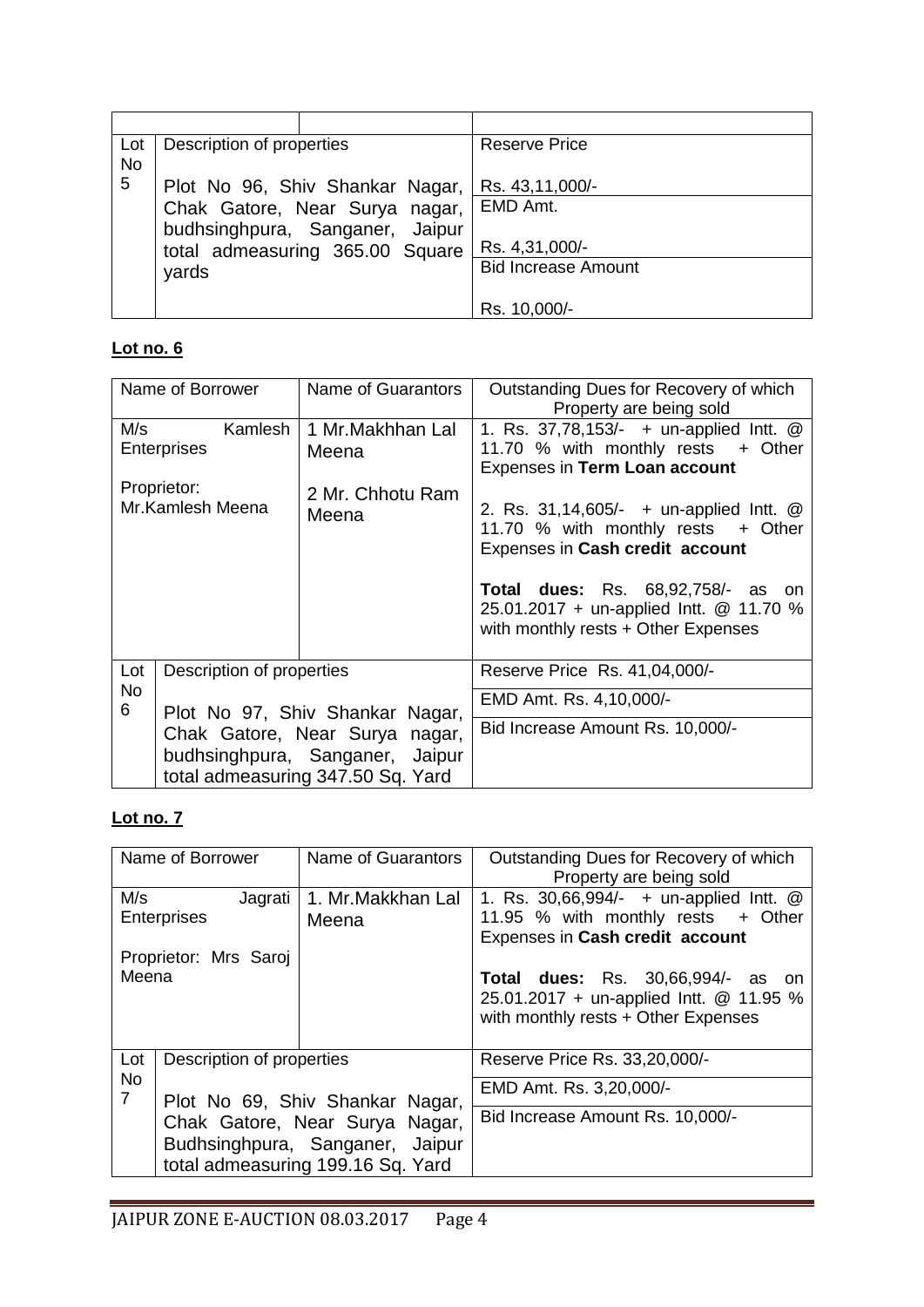| Name of Borrower                        |                           | Name of Guarantors                                                                                     | Outstanding Dues for Recovery of which<br>Property are being sold                                                           |
|-----------------------------------------|---------------------------|--------------------------------------------------------------------------------------------------------|-----------------------------------------------------------------------------------------------------------------------------|
|                                         | M/s Makkhan Group         | 1. Mrs. Saroj                                                                                          | 1. Rs. $3,02,45,863/-$ + un-applied Intt. @                                                                                 |
| Proprietor: Makkhan<br>Lal Meena (prop) |                           | meena                                                                                                  | 9.70 % with monthly rests + Other<br>Expenses in Cash credit account                                                        |
|                                         |                           |                                                                                                        | <b>Total dues:</b> Rs. 3,02,45,863/- as on<br>25.01.2017 + un-applied Intt. @ 9.70 %<br>with monthly rests + Other Expenses |
| Lot                                     | Description of properties |                                                                                                        | Reserve Price Rs. 23,65,000/-                                                                                               |
| <b>No</b><br>8                          |                           | Plot No 70, Shiv Shankar Nagar,                                                                        | EMD Amt. Rs. 2,36,000/-                                                                                                     |
|                                         |                           | Chak Gatore, Near Surya Nagar,<br>budhsinghpura, Sanganer, Jaipur<br>total admeasuring 200.00 Sq. Yard | Bid Increase Amount Rs. 10,000/-                                                                                            |

### **Lot no. 9**

| Name of Borrower                                                                               |                                    | Name of Guarantors                                                                                                         | Outstanding Dues for Recovery of which<br>Property are being sold                                                                                                                                                                                                                                                                                                                   |  |
|------------------------------------------------------------------------------------------------|------------------------------------|----------------------------------------------------------------------------------------------------------------------------|-------------------------------------------------------------------------------------------------------------------------------------------------------------------------------------------------------------------------------------------------------------------------------------------------------------------------------------------------------------------------------------|--|
| M/s Shanu Printers<br>Proprietor : Mr.<br>Rakesh kumar Meena                                   |                                    | 1 Mr. Fateh Singh<br>Meena S/o Mr.<br>Govind Sahay<br>Meena<br>2. Mrs. Sajan Bai<br>Meena W/o Mr.<br>Rajesh kumar<br>Meena | 1. Rs. $28,58,595/-$ + un-applied lntt.<br>$@$ 12.20 % with monthly rests $+$<br>Other Expenses in Cash credit<br>account<br>2. Rs. 32,21,500.14/- + un-applied<br>Intt. @ 11.95 % with monthly rests<br>+ Other Expenses in Cash credit<br>account<br><b>Total dues:</b> Rs. 60,80,095.14/- as on<br>25.01.2017 + un-applied Intt. @ 9.70 %<br>with monthly rests + Other Expenses |  |
| Lot                                                                                            | Description of properties          |                                                                                                                            | Reserve Price Rs. 18,28,000/-                                                                                                                                                                                                                                                                                                                                                       |  |
| <b>No</b><br>9                                                                                 | Unit No F -2, Bahubali Residency - |                                                                                                                            | EMD Amt. Rs. 1,82,000/-                                                                                                                                                                                                                                                                                                                                                             |  |
| II, plot No D 826, Siddarth Nagar, D<br>Block, Jaipur total admeasuring<br>1500.00 Square Feet |                                    |                                                                                                                            | Bid Increase Amount Rs. 10,000/-                                                                                                                                                                                                                                                                                                                                                    |  |

# **Lot no. 10**

| Name of Borrower |            | Name of Director/ | Outstanding Dues for Recovery of which |
|------------------|------------|-------------------|----------------------------------------|
|                  | Guarantors |                   | Property are being sold                |
|                  |            |                   |                                        |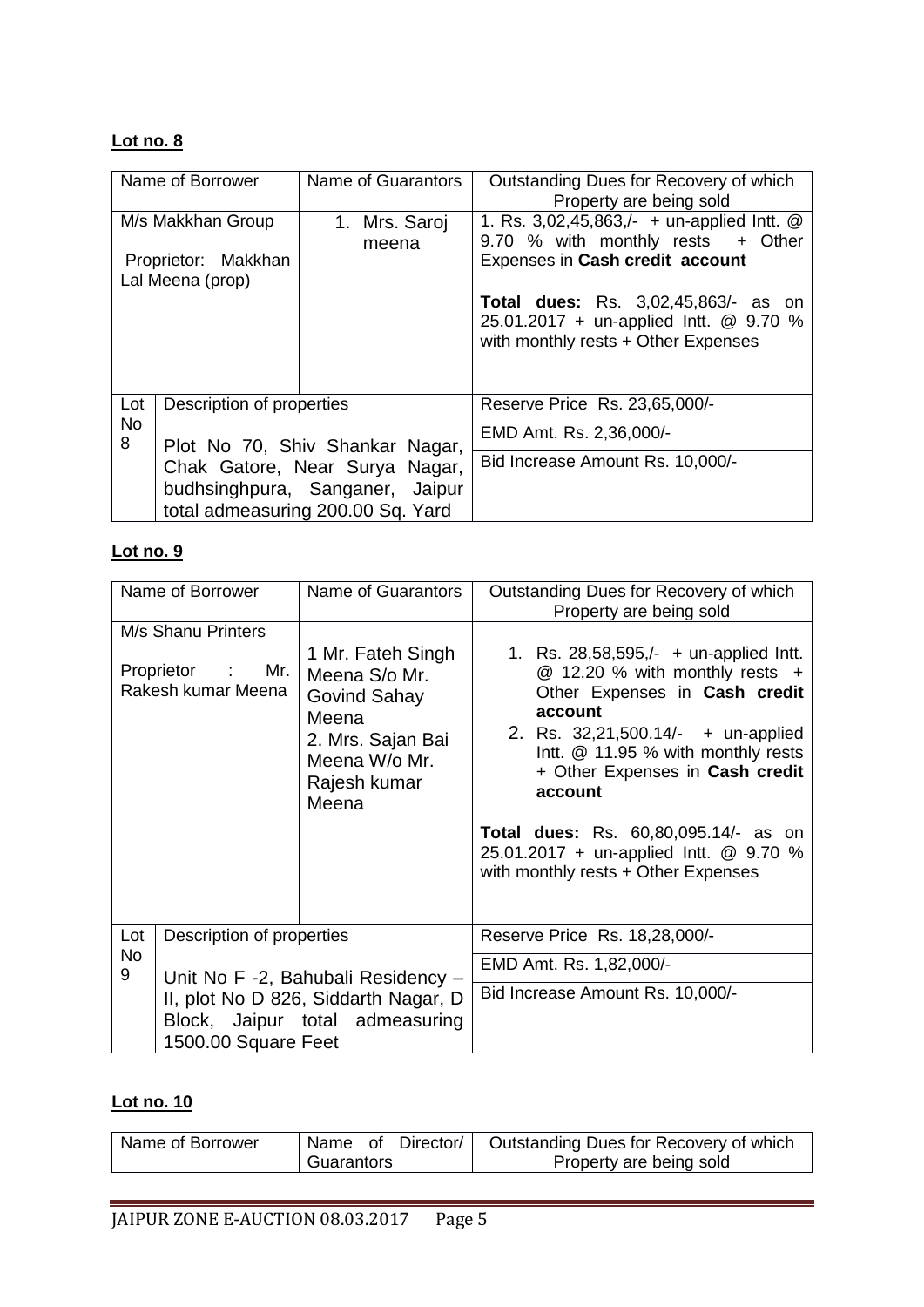| Pvt. Ltd               | Engicon<br>M/s Glaze                                            | Mr. Abhishek<br>Sharma S/o Mr.<br>Kshetrapal<br>Sharma,<br>2. Mr. Manoj<br>Kumari Sharma<br>W/o Shri<br>Pradhuman<br>Sharma,<br>3. Mr. Narayan<br><b>Prasad Sharma</b><br>S/o Late Mr.<br>Kawar Lal Sharma | 1. Rs. $71,01,834/- +$ un-applied lntt.<br>$@$ 12.20 % with monthly rests $+$<br>Other Expenses in Cash credit<br>account<br>2. Rs. 12,88,507.52/- + un-applied<br>Intt. @ 12.20 % with monthly rests<br>+ Other Expenses in Cash credit<br>account<br><b>Total dues:</b> Rs. 89,90,341.52/- as on<br>25.01.2017 + un-applied Intt. @ 12.20 %<br>with monthly rests + Other Expenses |
|------------------------|-----------------------------------------------------------------|------------------------------------------------------------------------------------------------------------------------------------------------------------------------------------------------------------|--------------------------------------------------------------------------------------------------------------------------------------------------------------------------------------------------------------------------------------------------------------------------------------------------------------------------------------------------------------------------------------|
| Lot<br><b>No</b><br>10 | <b>Description of property</b><br>Commercial Shop No 11, Mangal |                                                                                                                                                                                                            | Reserve Price Rs. 34,63,000/-                                                                                                                                                                                                                                                                                                                                                        |
|                        |                                                                 |                                                                                                                                                                                                            | EMD Amt. Rs. 3,46,000/-                                                                                                                                                                                                                                                                                                                                                              |
|                        | 38.10 Square Yard                                               | Marg, JDA Market, Bapu Nagar Tonk<br>Road, Jaipur total admeasuring                                                                                                                                        | Bid Increase Amount Rs. 10,000/-                                                                                                                                                                                                                                                                                                                                                     |

| Name of Borrower                        | Name of Guarantors                                                   | Outstanding Dues for Recovery of which<br>Property are being sold                                                               |
|-----------------------------------------|----------------------------------------------------------------------|---------------------------------------------------------------------------------------------------------------------------------|
| M/s<br>Mudita<br>International          | Mr. Om Prakash                                                       | 1. Rs. 10,21,404,/- $+$ un-applied lntt. $@$                                                                                    |
| Proprietor: Mrs. Sita                   | Pareek S/o Lt. Mr.<br>Ganesh Narayan                                 | 12.95 % with monthly rests + Other<br>Expenses in Cash credit account                                                           |
| Pareek W/o<br>Mr.<br>Shankar Lal pareek | Pareek                                                               | <b>Total dues:</b> Rs. 10,21,404/- as<br>- on<br>25.01.2017 + un-applied Intt. @ 12.95 %<br>with monthly rests + Other Expenses |
| Lot                                     | <b>Description of property</b>                                       | Reserve Price Rs. 38,56,000/-                                                                                                   |
| No<br>11                                | Plot No 2/45, Vidyadhar Nagar,<br>Jaipur total admeasuring 90.00 Sq. | EMD Amt. Rs. 3,85,000/-                                                                                                         |
| Mt.                                     |                                                                      | Bid Increase Amount Rs. 10,000/-                                                                                                |

THE COMPLETE DETAILS OF E-AUCTION TO BE HELD FOR THE ABOVE MENTIONED PROPERTIES IS AS FOLLOWS:

| <b>e-Auction Website</b>      | https://bom.auctiontiger.net                                                                                                                                                                                                                            |
|-------------------------------|---------------------------------------------------------------------------------------------------------------------------------------------------------------------------------------------------------------------------------------------------------|
| Date & Time of e-Auction      | 08.03.2017 11:00 AM. to 2.00 PM                                                                                                                                                                                                                         |
| <b>EMD Remittance Details</b> | Deposit through NEFT / RTGS Transfer in<br>the Account No. 60025826667<br>Name of the A/c: BOM Zonal Office, Jaipur.<br>Name of the Beneficiary: Bank of<br><b>Maharashtra</b><br>A/c.- PROPERTY LOT NO. & NAME OF THE<br>BORROWER (as the case may be) |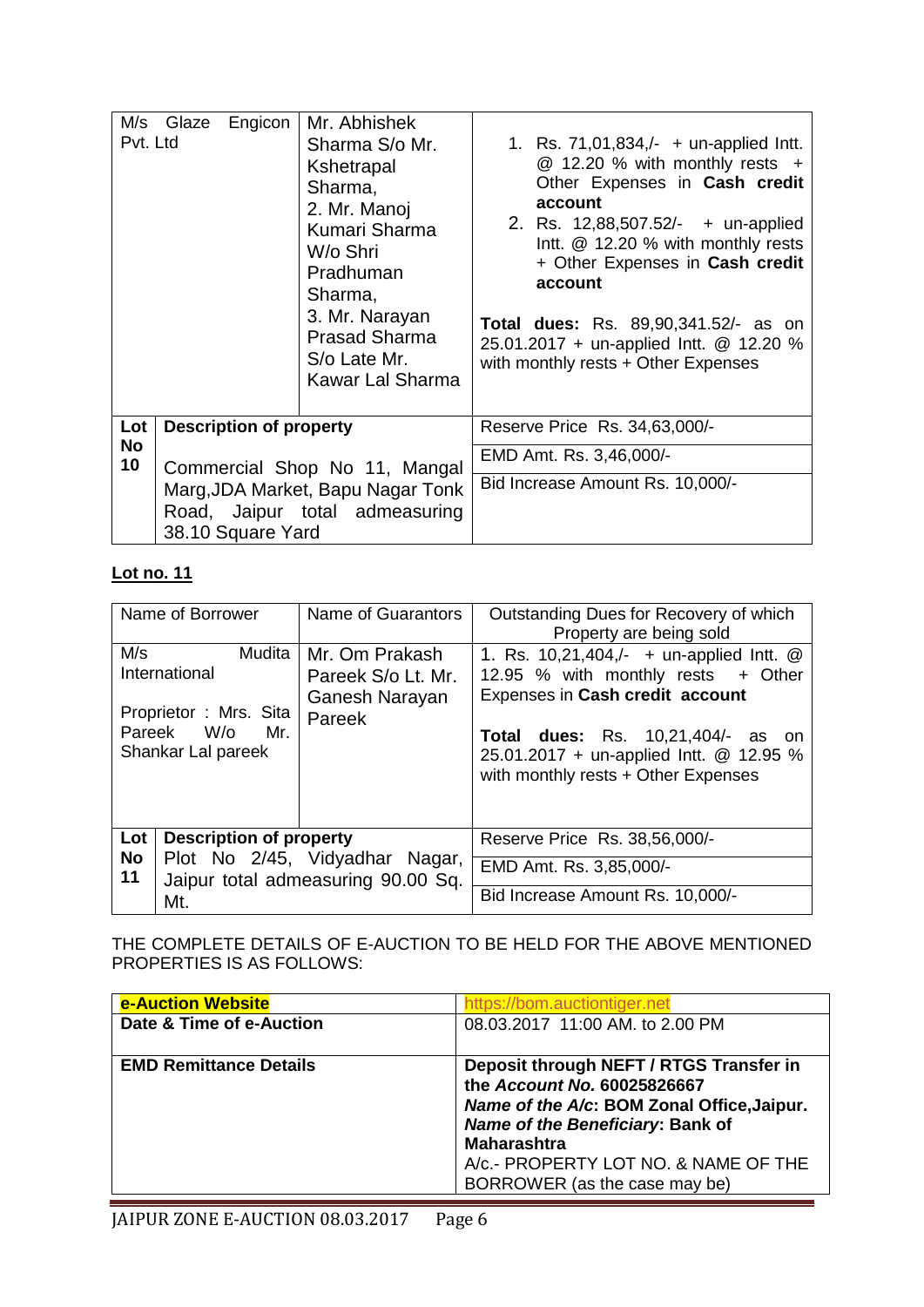|                                                   | <b>IFS Code: MAHB0001710</b> or by way of<br>Demand draft drawn in favour of Bank of<br>Maharashtra - PROPERTY LOT No. & NAME<br>OF THE BORROWER (as the case may be),<br>and on any Nationalized or scheduled Bank,<br>payable at JAIPUR |
|---------------------------------------------------|-------------------------------------------------------------------------------------------------------------------------------------------------------------------------------------------------------------------------------------------|
| <b>Bid Multiplier</b>                             | Rs. 10,000/-                                                                                                                                                                                                                              |
| <b>Inspection of properties</b>                   | 23.02.2017 To 03.03.2017                                                                                                                                                                                                                  |
| Submission of offline bid application<br>with EMD | Upto 3 p.m. on 04.03.2017 at Jaipur Zonal<br>Office                                                                                                                                                                                       |

- 1. The properties are being held on "AS IS WHERE IS", "AS IS WHAT IS BASIS" and " AS IS WHATEVER IS BASIS" and the E-Auctions will be conducted "On Line". The auctions will be conducted through the Bank's approved service provider **M/S Eprocurement technologies Limited ( Auction Tiger )at the web portal [https://b](https://eauction.npasource.com/)om.auctiontiger.net Please visit <http://www.bankofmaharashtra.in/> on <http://tenders.gov.in/> and on [https://b](https://eauction.npasource.com/)om.auctiontiger.net for E-Auction Tender Documents containing online e-auction bid form, Declaration, General Terms and** conditions of online auction sale. For details in this regard, kindly contact Mr. Jinesh Jariwala 09537046315 079-40230827 Support Number : 079- 40230816/817/818/819/820/822/825/826 [support@auctiontiger.net](mailto:support@auctiontiger.net)  [rajasthan@auctiontiger.net](mailto:rajasthan@auctiontiger.net) [jinesh.jariwala@auctiontiger.net](mailto:jinesh.jariwala@auctiontiger.net) For auction bid form and detailed terms and conditions are annexed to the bid form and to get assistance during the entire prcess you may also contact. For information about property and other terms and conditions may contact our Recovery and Enforcement & Recovery Agency, Mr. Vinod Khandal@ mobile no 9784451824. For more information about property and other terms and conditions you may also contact- **Mr D S Sur on land line number 0141-2379944,Authorized Officer**.
- 2. To the best of knowledge and information of the Authorised Officers, there are no encumbrances on the properties. However, the intending bidders should make their own independent inquiries regarding the encumbrances, title of property put on auction and claims / rights / dues / affecting the property, prior to submitting their bid. The e-Auction advertisement does not constitute and will not be deemed to constitute any commitment or any representation of the bank. The property is being sold with all the existing and future encumbrances whether known or unknown to the bank. The Authorised Officer / Secured Creditor shall not be responsible in any way for any third party claims / rights / dues.
- 3. The intending purchasers/bidders are required to deposit EMD NEFT / RTGS Transfer in the *Account No.* **60025826667** *Name of the A/c***: BOM Zonal Office Jaipur.**  *Name of the Beneficiary***: Bank of Maharashtra A/c.- PROPERTY LOT NO. & NAME OF THE BORROWER (as the case may be)** *IFS Code: MAHB0001710* **or by way of demand draft drawn in favour of Bank of Maharashtra – PROPERTY LOT No. & NAME OF THE BORROWER** (as the case may be), AND on any Nationalized or scheduled Bank, payable at JAIPUR
- 4. Bidders shall hold a valid email ID as all the relevant information from Bank and allotment of ID & Password by M/S E-procurement technologies Limited (Auction Tiger ) may be conveyed through e-mail ONLY.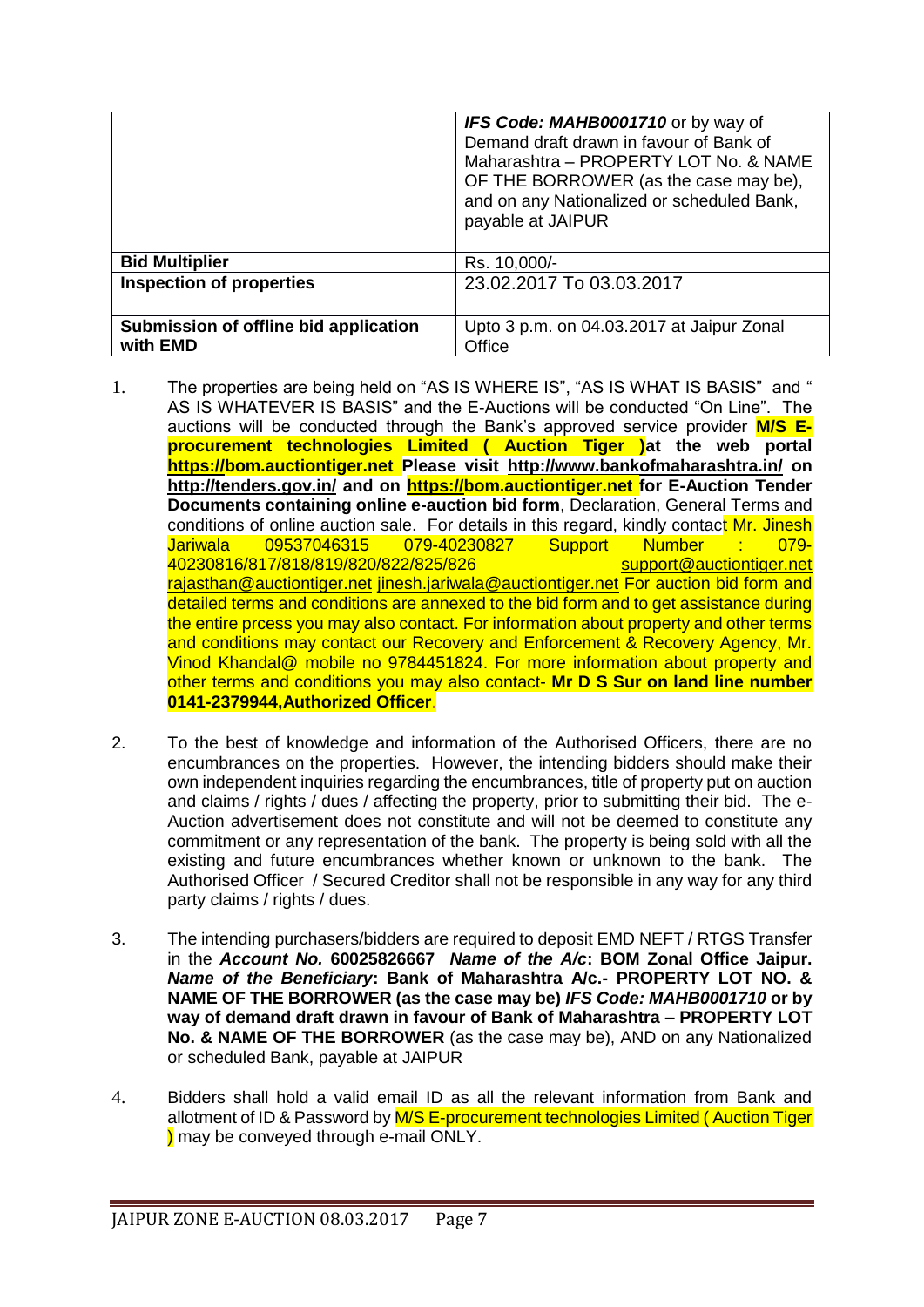- 5. The intending bidder should submit the evidence for EMD deposit like UR number along with Request Letter for participation in the E-auction, and self-attested copies of (i)Proof of Identification (KYC) viz. Voter ID Card / Driving License / passport etc. / Current Address – Proof for communication, (iii)PAN Card of the bidder, (iv)valid email ID, (v)contact number (Mobile / Landline) of the bidder etc. to the Authorised Officer of Bank of Maharashtra Jaipur Zone by 04.03.2017, time 3.00 p.m. Scanned copies of the original of these documents will also be submitted to e-mail id displayed above.
- 6. Names of the Eligible Bidders, will be identified by the Bank of Maharashtra Jaipur Zonal Office to participate in online –auction on the portal [https://bom.auctiontiger.net](https://bom.auctiontiger.net/) **M/S E-procurement technologies Limited ( Auction Tiger )** will provide User ID and Password after due verification of PAN of the Eligible Bidders.
- 7. It shall be the responsibility of the interested bidders to inspect and satisfy themselves about the property before submission of the bid.
- 8. The Earnest Money Deposit (EMD) of the successful bidder shall be retained towards part sale consideration and the EMD of unsuccessful bidders shall be refunded. The Earnest Money Deposit shall not bear any interest. The successful bidder shall have to deposit 25% of the sale price, immediately on acceptance of bid price by the Authorised Officer and the balance of the sale price on or before  $15<sup>th</sup>$  day of sale or within such extended period as agreed upon in writing and solely at the discretion of the Authorised Officer . Default in deposit of amount by the successful bidder would entail forfeiture of the whole money already deposited and property shall be put to reauction and the defaulting bidder shall have no claim / right in respect of property / amount.
- 9. The prospective qualified bidders may avail online training on e-Auction from **01.03.2017** prior to the date of e-Auction. Neither the Authorised Officer nor Bank of Maharashtra, nor **M/S E-procurement technologies Limited ( Auction Tiger )** will be held responsible for any Internet Network problem / Power failure / any other technical lapses / failure etc. In order to ward-off such contingent situation the interest bidders are requested to ensure that they are technically well equipped with adequate power back-up etc. for successfully participating in the e-Auction.
- 10. The purchaser shall bear the applicable stamp duties / additional stamp duty / transfer charges fee etc. and also all the statutory / non-statutory dues, taxes rates assessment charges, fees etc. owing to anybody.
- 11. The Authorized Officer / Bank is not bound to accept the highest offer and has the absolute right to accept or reject any or all offer(s) or adjourn / postpone/cancel the eauction or withdraw any property or portion thereof from the auction proceedings at any stage without assigning any reason there for.
- 12. The Sale Certificate will be issued in the name of the purchaser(s) / applicant (s) only and will not be issued in any other name(s).
- 13. The sale shall be subject to rules / conditions prescribed under the Securitization and Reconstruction of Financial Assets and Enforcement of Security Interest Act, 2002.

#### **STATUTORY 30 DAYS SALE NOTICE UNDER SARFAESI ACT, 2002**